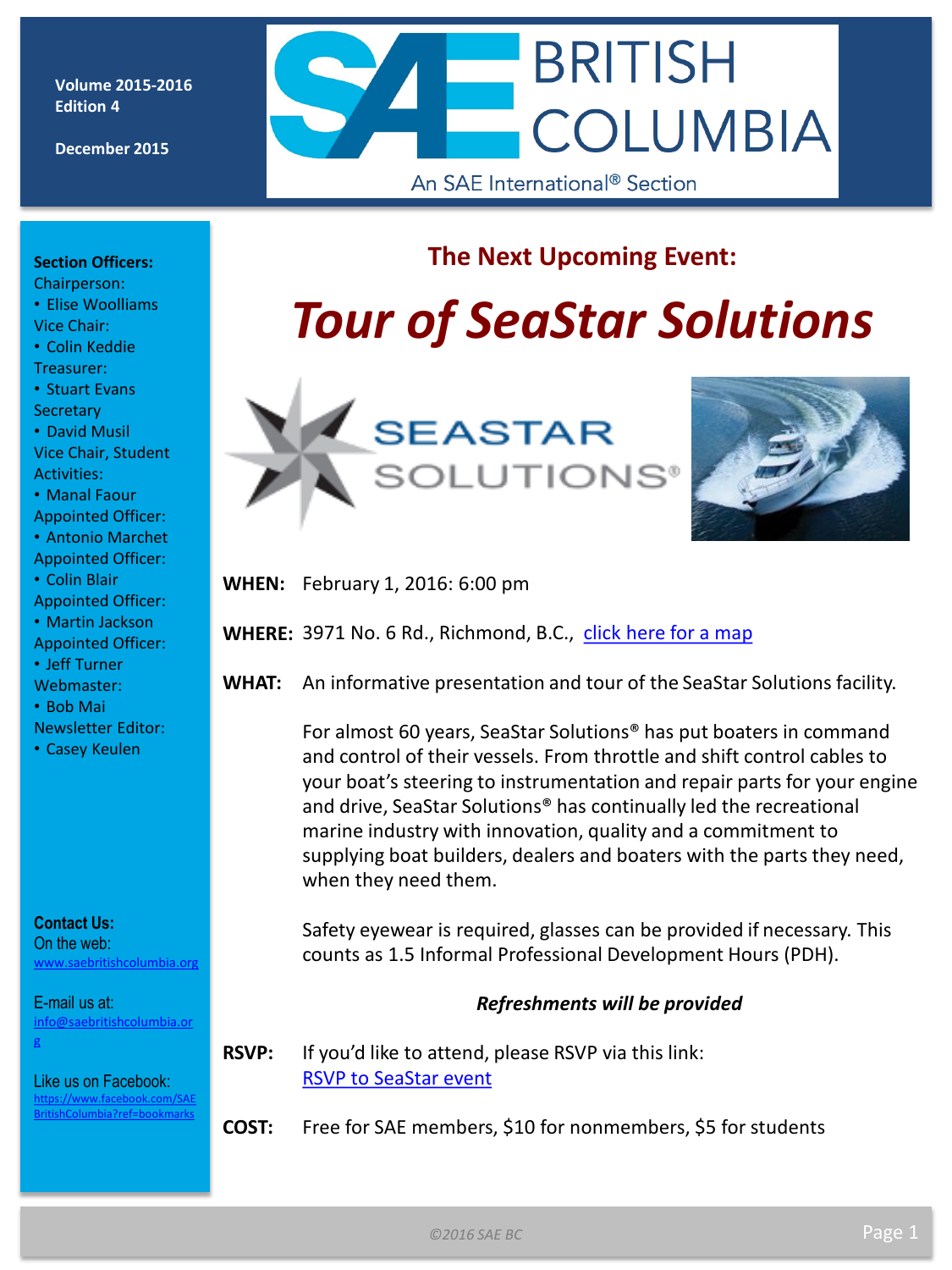

# **SUMMARY OF LAST EVENT: 2015 SAE BC Holiday Social Event**

On December 7, 2015, SAE BC hosted the annual holiday event once again, at St. Augustine's Craft Beer House. Door prizes included growlers of beer, and gift cards. There was a great turn out and it's safe to say that everyone had a great time. We hope to see you there next year!

[Please](http://goo.gl/forms/8wNdvimFD4) [fill](http://goo.gl/forms/8wNdvimFD4) [out](http://goo.gl/forms/8wNdvimFD4) [a](http://goo.gl/forms/8wNdvimFD4) [quick](http://goo.gl/forms/8wNdvimFD4) [survey](http://goo.gl/forms/8wNdvimFD4) [about](http://goo.gl/forms/8wNdvimFD4) [the](http://goo.gl/forms/8wNdvimFD4) [event](http://goo.gl/forms/8wNdvimFD4) [here,](http://goo.gl/forms/8wNdvimFD4) [even](http://goo.gl/forms/8wNdvimFD4) [if](http://goo.gl/forms/8wNdvimFD4) [you](http://goo.gl/forms/8wNdvimFD4) [didn't](http://goo.gl/forms/8wNdvimFD4) [attend](http://goo.gl/forms/8wNdvimFD4) [your](http://goo.gl/forms/8wNdvimFD4) [feedback](http://goo.gl/forms/8wNdvimFD4) [will](http://goo.gl/forms/8wNdvimFD4) [help](http://goo.gl/forms/8wNdvimFD4) [us](http://goo.gl/forms/8wNdvimFD4) [plan](http://goo.gl/forms/8wNdvimFD4) [the](http://goo.gl/forms/8wNdvimFD4) [next](http://goo.gl/forms/8wNdvimFD4) [one.](http://goo.gl/forms/8wNdvimFD4)



# **THE SECOND UPCOMING EVENT: 'Working Towards "Virtually Zero" Motor Vehicle Fatalities' Presented By Jeff Dix, Principal Engineer, Nissan North America**

- **WHEN:** February 29, 2016: 6:00 8:00 pm
- **WHERE:** BCIT Burnaby campus: 3700 Willingdon Ave., Burnaby, B.C., V5G 3H2 Building SW9, Rm. 110
- **WHAT:** Motor vehicle crashes are one of the leading causes of fatalities in the United States. This lecture will discuss the challenges in pursuing a future goal of "Virtually Zero" motor vehicle fatalities with an emphasis on vehicle safety features. An overview of the factors that affect vehicle safety and the technologies that can be applied to address those factors; as well as testing needed to develop the passive safety of today's vehicles will be presented.

This counts as 1.5 Informal Professional Development Hours (PDH)

*Refreshments will be provided*

**RSVP:** If you'd like to attend, please RSVP via this link: [RSVP to Motor Vehicle Safety Event](http://goo.gl/forms/iBStJXAYC3)



**COST:** Free for SAE members, \$10 for nonmembers, \$5 for students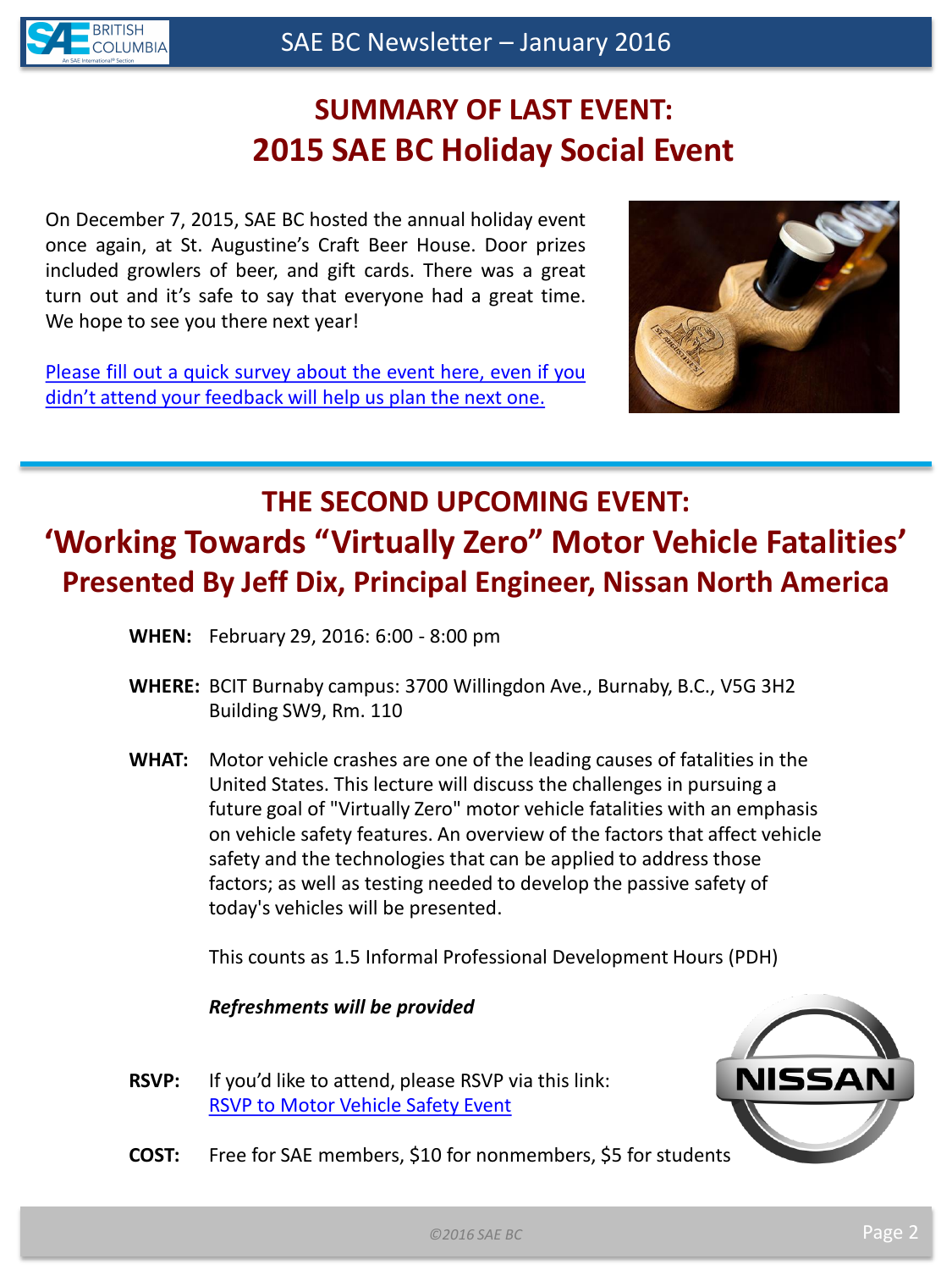

## **PHOTO CONTEST**



This season we're hosting a photo contest! Every month we'll encourage members to *post photos that exemplify mobility* on our Facebook page [\(SAE BC Facebook\)](https://www.facebook.com/SAEBritishColumbia?ref=bookmarks), Twitter, Instagram, or Google+ (tag them with *#SAEBC)*, or email them to: [info@saebritishcolumbia.org](mailto:info@saebritishcolumbia.org)

#### *The contest is open now, please post your photo as soon as you'd like.*

Each month a winner will be selected and announced in the newsletter. Each month's winner will receive a *\$10 gift card for Starbucks.*

### **QUESTION OF THE MONTH**

Every month we will be asking a new mobility related question and post the best answers from last month.

#### **This month's question:**

*"How often should you change the oil in your car?"*

*Please email your answer to:* [info@saebritishcolumbia.org](mailto:info@saebritishcolumbia.org) 



### **2015-16 SEASON'S TENTATIVE SCHEDULE**

Below is a list of the upcoming events for this season. *Please mark your calendars!* Events are held on Mondays unless stated otherwise. Please note that the Board Meetings are open to anyone. Please let one of the board members know if you are interested in attending and/or getting involved!

| Event - Tour of SeaStar Solutions, Richmond, B.C.                             |
|-------------------------------------------------------------------------------|
| <b>Board Meeting</b>                                                          |
| Event - 'Jeff Dix: Working Towards 'Virtually Zero' Motor Vehicle Fatalities' |
| <b>Board Meeting</b>                                                          |
| Event                                                                         |
| <b>Board Meeting</b>                                                          |
| Event - 'LNG: State of Affairs'                                               |
| <b>Year-End Social Event</b>                                                  |
|                                                                               |